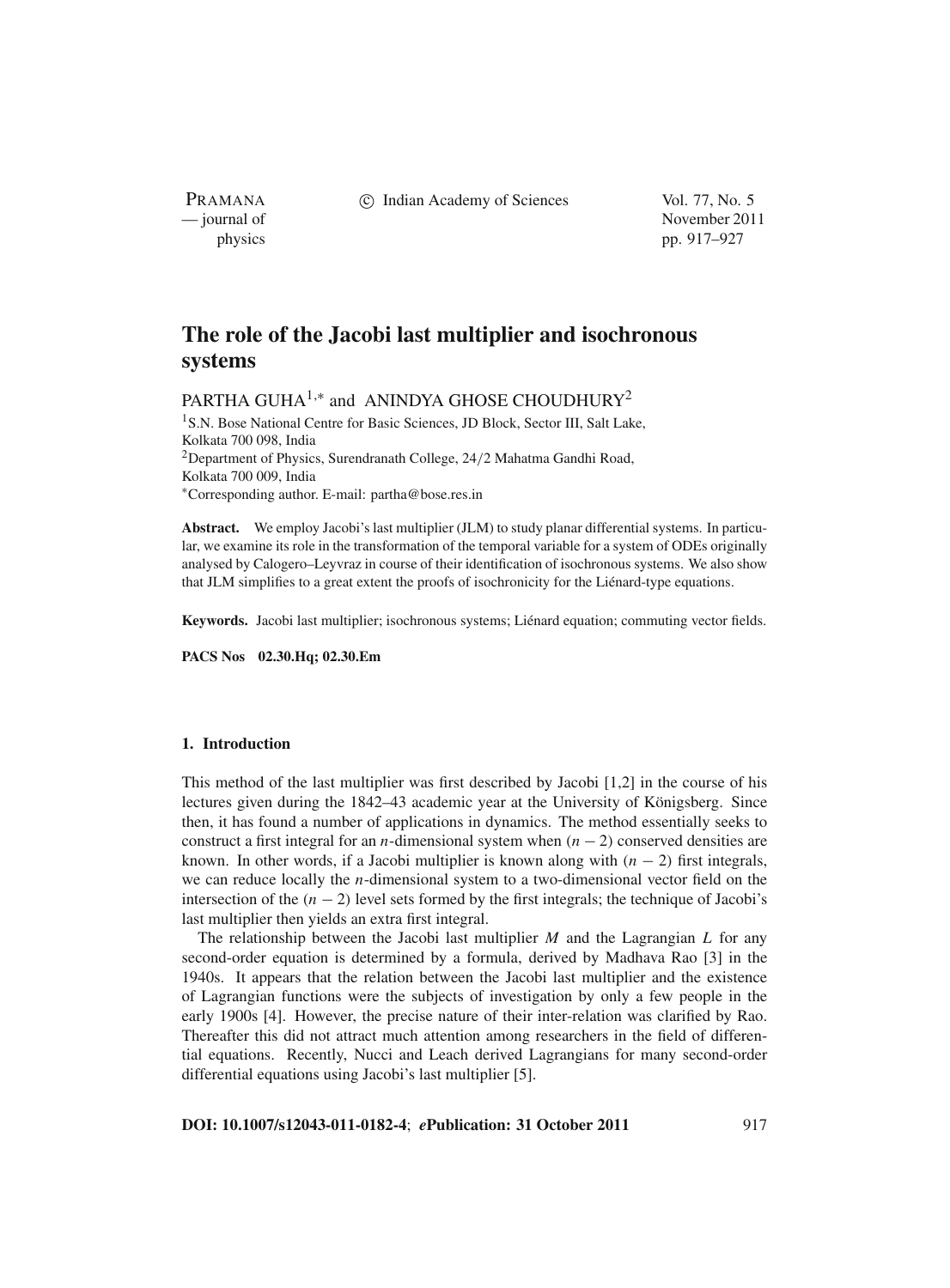#### 1.1 *Jacobi's construction of the last multiplier*

Let  $M = M(x_1, \ldots, x_n)$  be a non-negative  $C^1$  function non-identically vanishing on any open subset of **R***<sup>n</sup>*. Consider a set of first-order equations

$$
\frac{dx_r}{dt} = W_r(x_1, ..., x_n), \quad r = 1, ..., n,
$$
\n(1.1)

where the vector fields  $(W_1, W_2, \ldots, W_n)$  are functions of  $(x_1, \ldots, x_n, t)$ . Let  $(c_1, \ldots, c_k)$ be a set of constant of motions of these sets of equations. The Jacobi last multiplier may be regarded as the density associated with the invariant measure  $\int_{\Omega} M dx$ , where  $\Omega$  is any open subset of **R***<sup>n</sup>*. Thus the invariance of flux implies

$$
\int_{\Omega} M \delta x_1 \cdots \delta x_k = \int_{\phi_t(\Omega)} M \frac{\partial(x_1, \dots, x_k)}{\partial(c_1, \dots, c_k)} \delta c_1 \cdots \delta c_k,
$$
\n(1.2)

where  $\phi_t(\cdot)$  is the flow generated by the solutions  $\mathbf{x} = \mathbf{x}(t)$  of  $\dot{\mathbf{x}} = \mathbf{W}(\mathbf{x})$ . In other words,  $\phi_t(\Omega)$  is the transformation of the domain  $\Omega$  under the flow generated by the solution [6]. This invariant condition yields

$$
\frac{\mathrm{d}}{\mathrm{d}t}\Big\{M\frac{\partial(x_1,\ldots,x_k)}{\partial(c_1,\ldots,c_k)}\Big\}=0
$$

or

$$
\frac{dM}{dt}\frac{\partial(x_1,\ldots,x_k)}{\partial(c_1,\ldots,c_k)} + M\sum_{p=1}^k \frac{\partial(x_1,\ldots,x_{p-1},W_p,\ldots,x_k)}{\partial(c_1,\ldots,c_k)} = 0
$$
\n(1.3)

so that

$$
\frac{dM}{dt}\frac{\partial(x_1,\ldots,x_k)}{\partial(c_1,\ldots,c_k)}+M\sum_{p=1}^k\frac{\partial W_p}{\partial x_p}\cdot\frac{\partial(x_1,\ldots,x_k)}{\partial(c_1,\ldots,c_k)}=0,
$$

and leads to the following equation:

$$
\frac{dM}{dt} + M \sum_{i=1}^{n} \frac{\partial W_i}{\partial x_i} = 0.
$$
\n(1.4)

## **2. Isochronous systems**

A (classical) dynamical system is said to be isochronous if it displays an open region in its phase space in which all its solutions are completely periodic, i.e., periodic in all degrees of freedom, with the same fixed period. The linear harmonic oscillator is the prototype of an isochronous system and all other isochronous systems are isoperiodic with the harmonic oscillator. Research on isochronous system has taken a new turn in recent times. A large number of articles (for example, [7–9]) have appeared in the last few years inspired by the novel ideas developed by Francesco Calogero in this regard [10].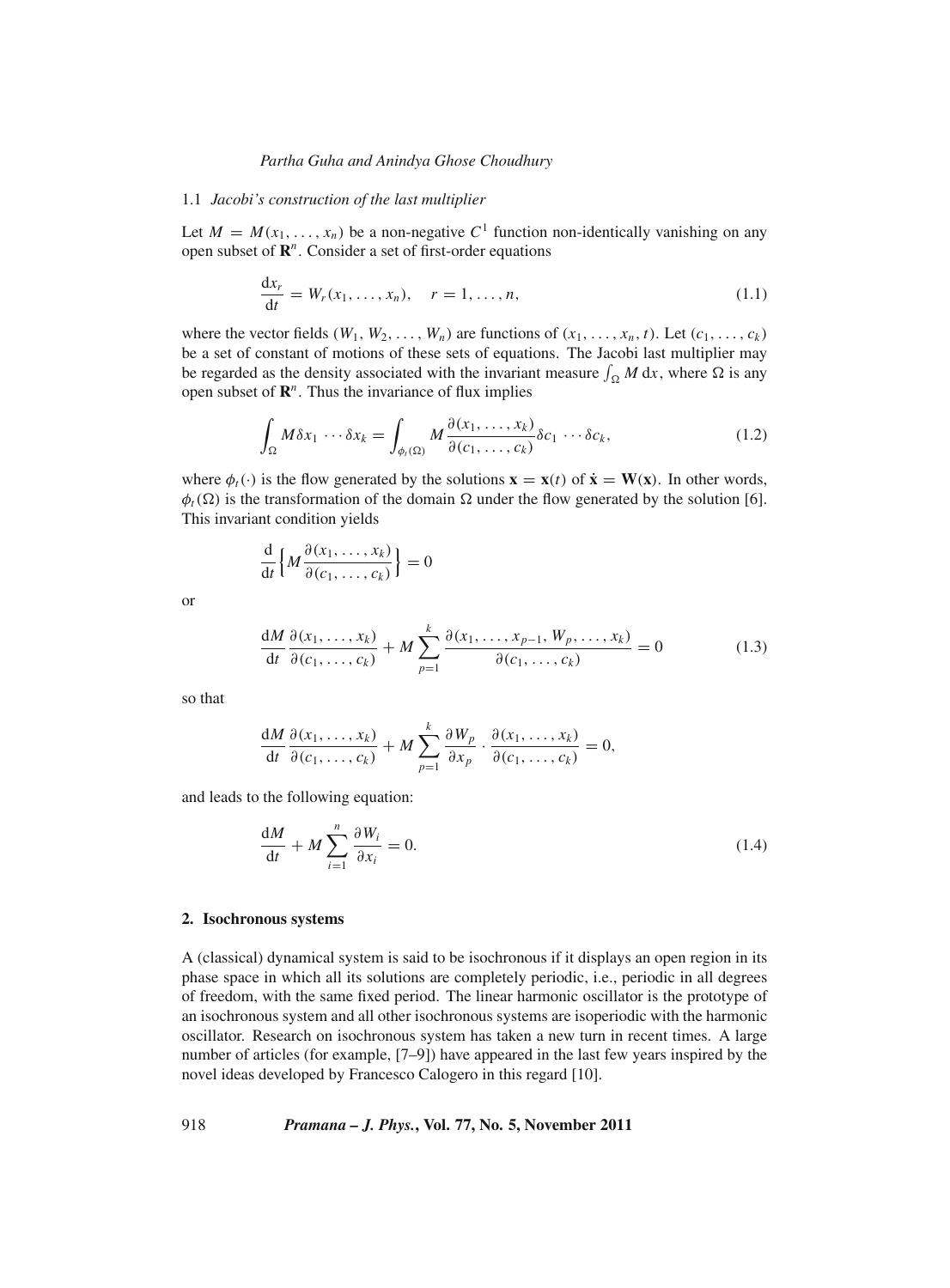A formal definition of an isochronous vector is as follows:

DEFINITION 2.1.

A vector  $z(t; \alpha)$  is isochronous with a period T if all its components are periodic with the same period *T* independent of the set of parameters  $\alpha = {\alpha_k}$ , i.e.,

$$
z_j(t+T; \alpha) = z_j(t; \alpha). \tag{2.1}
$$

Note that in this definition the number of parameters need not be equal to the number of components of **z**.

## 2.1 *Isochronous dynamical systems*

Consider a system of three first-order ODEs:

$$
\dot{x} = \phi(x, y, z)h(x),\tag{2.2}
$$

$$
\dot{y} = U(x, y, z),\tag{2.3}
$$

$$
\dot{z} = V(x, y, z). \tag{2.4}
$$

The explicit forms of *U* and *V* are deduced below. The function  $h(x) \neq 0$ , but is otherwise arbitrary. Here  $\phi$  plays a crucial role and we deduce its form rather than stipulate it. Following Calogero and Leyvraz [11] we demand that there exists a fictitious time  $\tau$  such that

$$
\dot{\tau} = \phi(x, y, z). \tag{2.5}
$$

Then it follows that (2.2) can be written as  $\dot{x} = \dot{t}h(x)$  and may therefore be separated to yield

$$
\tau = \int^x \frac{\mathrm{d}u}{h(u)},\tag{2.6}
$$

and is independent of *y* and *z*. To determine the functions *U* and *V* such that the system of eqs (2.2)–(2.4) is isochronous, Calogero and Leyvraz used an ingenious trick, wherein they exploited the solutions of the simple harmonic oscillator. The equations of motion of the latter when written as a first-order system are

$$
\dot{f}_1 = \Omega f_2 \quad \text{and} \quad \dot{f}_2 = -\Omega f_1,\tag{2.7}
$$

and have the following solutions, namely

 $f_1(t) = C \sin(\Omega t + \Lambda)$  and  $f_2(t) = C \cos(\Omega t + \Lambda)$ . (2.8)

Here  $C$  is the amplitude and  $\Lambda$  represents the phase difference.

The functional forms of *U* and *V* appearing in (2.3) and (2.4) are determined in the following manner. Introduce two functions  $F(x)$  and  $G(x)$  such that

$$
yF(x) = f_1 \quad \text{and} \quad zG(x) = f_2. \tag{2.9}
$$

The time derivatives of the right-hand sides lead to the following equations for  $y$  and  $z$ , viz.,

$$
\dot{y} = \Omega z \frac{G}{F} - y\phi \frac{\partial \log F(x)}{\partial x} h(x),\tag{2.10}
$$

*Pramana – J. Phys.***, Vol. 77, No. 5, November 2011** 919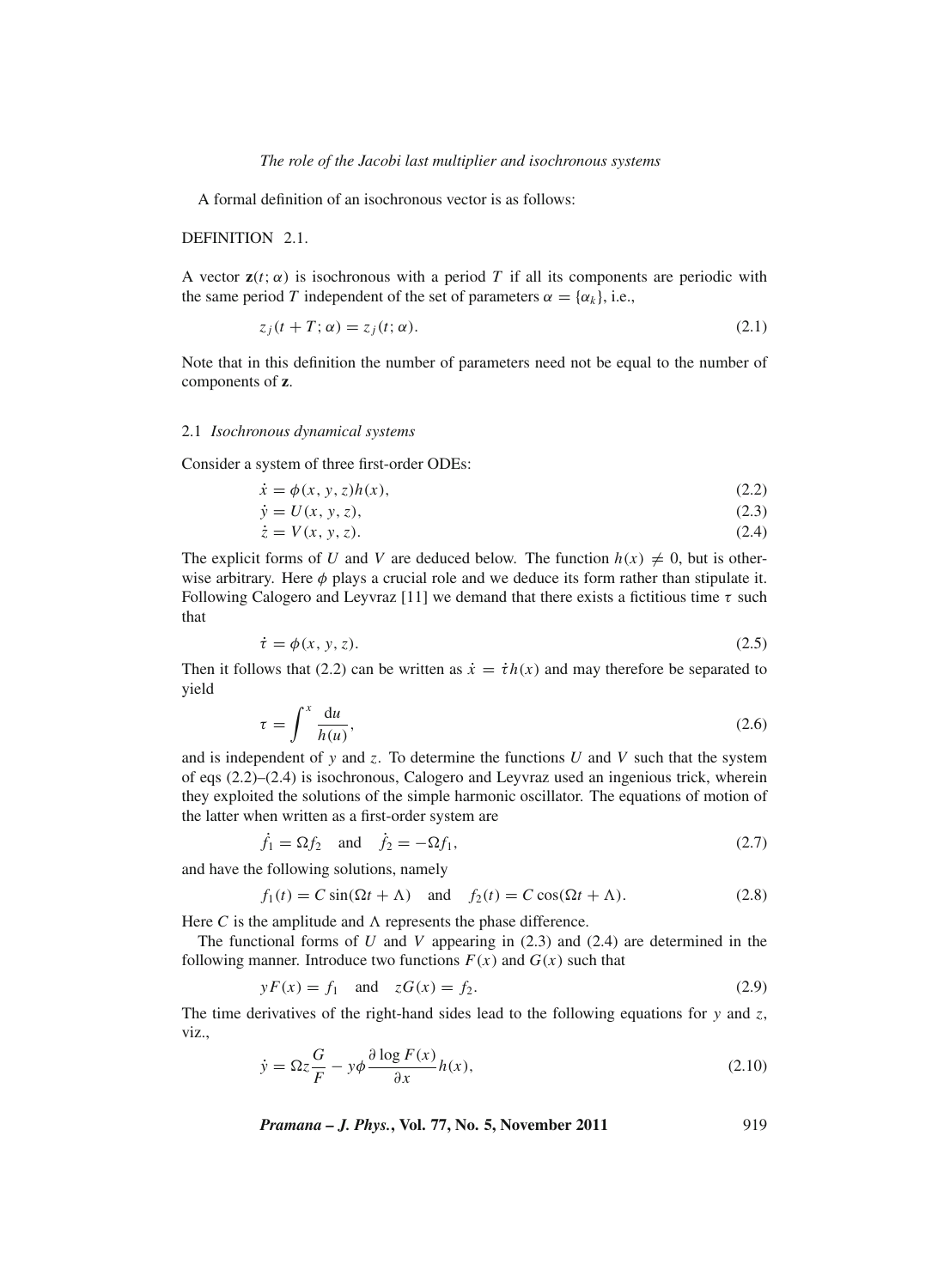$$
\dot{z} = -\Omega y \frac{F}{G} - z\phi \frac{\partial \log G(x)}{\partial x} h(x),\tag{2.11}
$$

where we have used  $(2.7)$  and  $(2.2)$ . Equations  $(2.10)$  and  $(2.11)$  fix the forms of the functions *U* and *V* appearing in (2.3) and (2.4) once  $\phi$ ,  $F(x)$  and  $G(x)$  are known. In other words, the systems of equations under investigation are given by (2.2), (2.10) and (2.11). We shall determine  $\phi$  in terms of the Jacobi last multiplier (described below) of our system of equations.

However, prior to that we wish to note two features. First, if *x* is known as an explicit function of the time *t*, then *y* and *z* can be determined algebraically from (2.9). Secondly, since  $f_1$  and  $f_2$  are both periodic functions with period  $T = 2\pi/\Omega$ , if  $x(t + T) = x(t)$ , it follows that *y* and *z* are also periodic and have the same period as *x*. Therefore, as all the dynamical variables have the same period, the system is naturally isochronous.

#### 2.2 *Explicit determination of isochronous systems and the Jacobi last multiplier*

In this section we return to the explicit determination of the relationship between the JLM and the first-order system of ODEs given by (2.2), (2.10) and (2.11). The determining equation of the JLM for the system is

$$
\frac{d}{dt}(\log M) = -h(x)\phi_x + y\frac{F'(x)}{F}h(x)\phi_y + z\frac{G'(x)}{G}h(x)\phi_z \n- \phi \left(h_x + \frac{F'(x)}{F}h + \frac{G'(x)}{G}h\right).
$$
\n(2.12)

Here the subscripts denote the usual partial derivatives. We demand that the r.h.s. of (2.12) be proportional to  $\phi$ , i.e., we set d log  $M/dt = \alpha \phi$ , where  $\alpha$  is a constant. This leads to the following first-order partial differential equation determining the unknown function  $\phi$ :

$$
-\phi_x + y \frac{F'(x)}{F} \phi_y + z \frac{G'(x)}{G} \phi_z = \phi \left(\frac{\alpha}{h} + \frac{h'(x)}{h} - \frac{F'(x)}{F} - \frac{G'(x)}{G}\right). (2.13)
$$

A particular solution of this equation is given by

$$
\phi(x, y, z) = \frac{K}{yzh(x)} \exp\left(-\alpha \int^x \frac{du}{h(u)}\right),\tag{2.14}
$$

where  $K$  is a constant. Consequently the system of equations assumes the simplified form

$$
\dot{x} = \frac{K}{yz} \exp\left(-\alpha \int^x \frac{du}{h(u)}\right)
$$
\n
$$
\dot{y} = \Omega z \frac{G}{F} - \frac{K}{z} \exp\left(-\alpha \int^x \frac{du}{h(u)}\right) \frac{\partial \log F(x)}{\partial x}
$$
\n
$$
\dot{z} = -\Omega y \frac{F}{G} - \frac{K}{y} \exp\left(-\alpha \int^x \frac{du}{h(u)}\right) \frac{\partial \log G(x)}{\partial x}.
$$
\n(2.15)

It is now observed that, if we define

$$
\dot{\tau}=\phi,
$$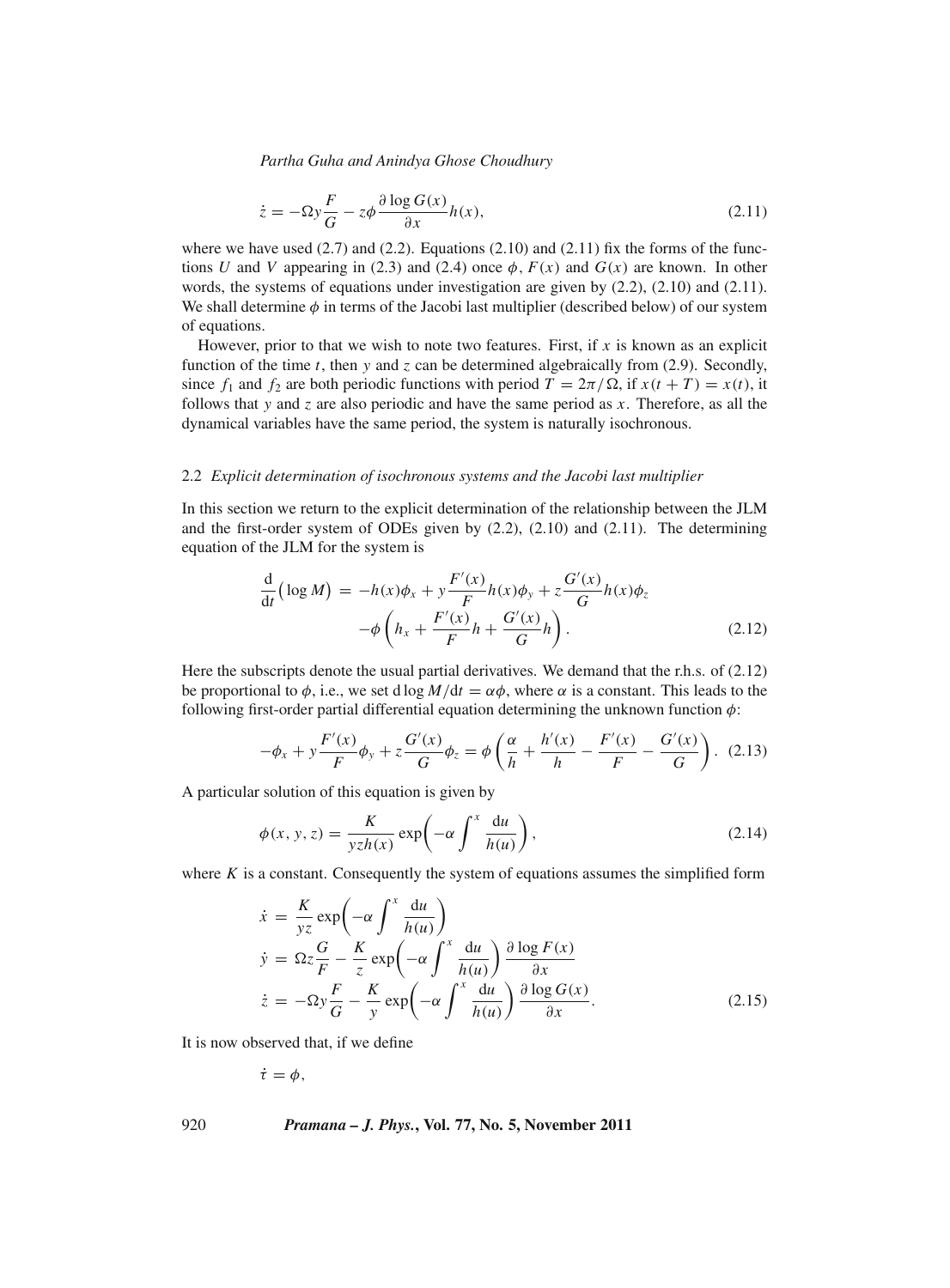then

$$
\frac{d}{dt}\log M = \alpha \dot{\tau} \quad \text{or} \quad \tau = \log M^{1/\alpha},\tag{2.16}
$$

then from (2.2) we have

$$
\frac{dx}{d\tau} = h(x) \quad \text{or} \quad \tau = \int^x \frac{du}{h(u)},\tag{2.17}
$$

from which we can in principle obtain  $x = x(\tau)$  by inversion. Hence it remains to find  $\tau$ as an explicit function of the time *t*. This is relatively easy in view of the expression for  $\phi$ given by (2.14). Since  $\dot{\tau} = \phi$ , using (2.17) and (2.9) we have

$$
\frac{\mathrm{d}}{\mathrm{d}t} \mathrm{e}^{\alpha \tau} = \frac{\alpha K}{f_1 f_2} \frac{1}{S(x)},\tag{2.18}
$$

where

$$
S(x) = \frac{h(x)}{F(x)G(x)}.
$$

However, assuming we have already determined  $x = x(\tau)$  from (2.17), it follows that  $S(\tau) = S(x(\tau))$ . Consequently, from (2.18) we have, using the solutions  $f_1$  and  $f_2$  given by (2.7),

$$
N(\tau) := \int S(\tau) e^{\alpha \tau} d\tau = \frac{K}{C^2 \Omega} \log |\tan(\Omega t + \Lambda)|. \tag{2.19}
$$

Note that the explicit form of  $S(x)$  depends upon our choice of the as yet unspecified functions  $F(x)$  and  $G(x)$  respectively. Thus, for a suitable choice of the function  $S(\tau)$ , if we can obtain an invertible function  $N(\tau)$ , then  $\tau$  becomes an explicit function of the time *t*, i.e.,

$$
\tau = N^{-1} \left[ \frac{K}{C^2 \Omega} \log|\tan(\Omega t + \Lambda)| \right],\tag{2.20}
$$

and it is obvious that it is periodic with period  $T = 2\pi/\Omega$ . It follows from (2.16) that the JLM, *M*, is also periodic. In the following examples we illustrate this formalism, setting  $\alpha = 1$  without loss of generality.

Note that  $\tau(t)$  is singular, hence the corresponding dynamical systems that we have constructed below are not, strictly speaking, periodic, and their time evolution should be considered in a loose sense, as soon as it hits a singularity. The system  $\dot{\mathbf{x}} = \mathbf{f}(\mathbf{x})$  exhibits a finite time blow-up if there exist both  $t_1 \in \mathbb{R}^n$  such that for all  $m \in \mathbb{R}$ , there exists an  $\epsilon > 0$  such that for  $|t - t_1| < \epsilon$ , we have  $||\mathbf{x}(t; \mathbf{x}_0)|| > m$ , where  $|| \cdot ||$  is any  $L^p$ -norm. The blow-up is forward in time if  $t_1 > t_0$  and backward in time if  $t_1 < t_0$ . Generally, we denote  $\lim_{t \to t_1} ||\mathbf{x}(t; \mathbf{x}_0)|| \to \infty$  to denote such a blow-up.

We illustrate this issue in our next example.

*Example* 1: When  $h(x) = x$  and  $F(x) = G(x) = x$ .

It follows from (2.14) that  $\phi(x, y, z) = K/x^2yz$  and  $S(x) = x^{-1}$ . Therefore the system  $(2.15)$  is given by

$$
\dot{x} = \frac{K}{xyz}, \quad \dot{y} = \Omega z - \frac{K}{x^2 z}, \quad \dot{z} = -\Omega y - \frac{K}{x^2 y}.
$$
\n(2.21)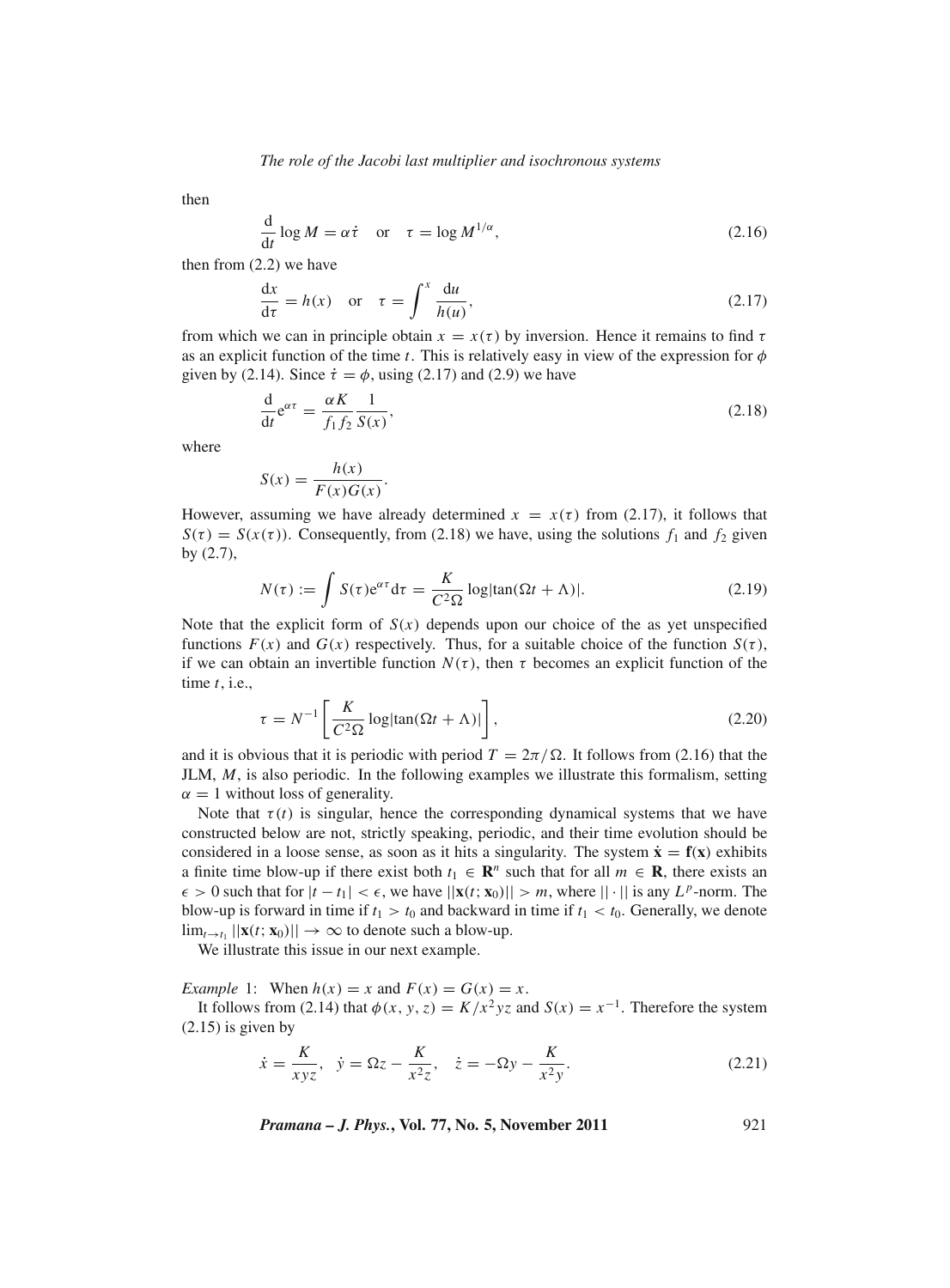While from (2.17) we have  $x(\tau) = e^{\tau}$  and hence  $S(\tau) = e^{-\tau}$  leading to

$$
N(\tau) = \tau = \frac{K}{C^2 \Omega} \log|\tan(\Omega t + \Lambda)|
$$

so that  $\tau$  is determined as a function of time *t* and is periodic. Choosing  $K = C^2 \Omega$  we obtain the solution of the above system as

$$
x(t) = |\tan(\Omega t + \Lambda)|, \quad y(t) = \frac{C \sin(\Omega t + \Lambda)}{|\tan(\Omega t + \Lambda)|}, \quad z(t) = \frac{C \cos(\Omega t + \Lambda)}{|\tan(\Omega t + \Lambda)|}.
$$
\n(2.22)

Since (2.21) is singular at  $x = y = z = 0$ ,  $(\Omega t + \Lambda) \neq 0, \pm \frac{\pi}{2}, \pi$  as otherwise  $\sin((\Omega t + \Lambda))$ and  $cos(\Omega t + \Lambda)$  would vanish. Regrading the singularity of  $tan(\Omega t + \Lambda)$  at  $(\Omega t + \Lambda)$  $\pm \pi/2$  one will notice that this corresponds to the limit  $\tau \to \infty$ . It is usual to fix  $\Lambda$  by the requirement  $\tau(0) = 0$ . Thus the dynamical system constructed here is isochronous in a loose sense owing to the existence of a finite-time singularity.

*Example* 2: When  $h(x) = x = F(x)$  and  $F(x)G(x) = 1$ .

In this case the system of equations assumes the form

$$
\dot{x} = \frac{K}{xyz}, \quad \dot{y} = \Omega \frac{z}{x^2} - \frac{K}{x^2 z}, \quad \dot{z} = -\Omega x^2 y + \frac{K}{x^2 y}.
$$
\n(2.23)

As in the previous example we have  $x(\tau) = e^{\tau}$ . However,  $S(x) = x$  so that  $S(\tau) = e^{\tau}$  and from (2.19) we obtain

$$
\tau(t) = \frac{1}{2} \log \left| \frac{2K}{C^2 \Omega} \log |\tan(\Omega t + \Lambda)| \right|.
$$

In terms of  $\tau(t)$  given above we arrive at the following solution, namely,

$$
x(t) = e^{\tau(t)}, \quad y(t) = C \sin(\Omega t + \Lambda) e^{-\tau(t)}, \quad z(t) = C \cos(\Omega t + \Lambda) e^{\tau(t)}.
$$
\n(2.24)

*Example* 3: In this example we investigate the applicability of the technique described above to ordinary differential equations of the following class:

$$
\ddot{x} + F(x)\dot{x}^2 + G(x) = 0.
$$
 (2.25)

Consider the following system of first-order ordinary differential equations:

$$
\dot{x} = f(x)y, \quad \dot{y} = -\frac{f'(x)}{2}y^2 + \Omega^2 h(x). \tag{2.26}
$$

This is equivalent to the following second-order equation:

$$
\ddot{x} = \frac{1}{2} \frac{f'(x)}{f(x)} \dot{x}^2 + \Omega^2 f(x) h(x).
$$
 (2.27)

So comparison with (2.25) shows that

$$
F(x) = -\frac{1}{2} \frac{f'(x)}{f(x)}
$$
 and  $G(x) = -\Omega^2 f(x)h(x)$ .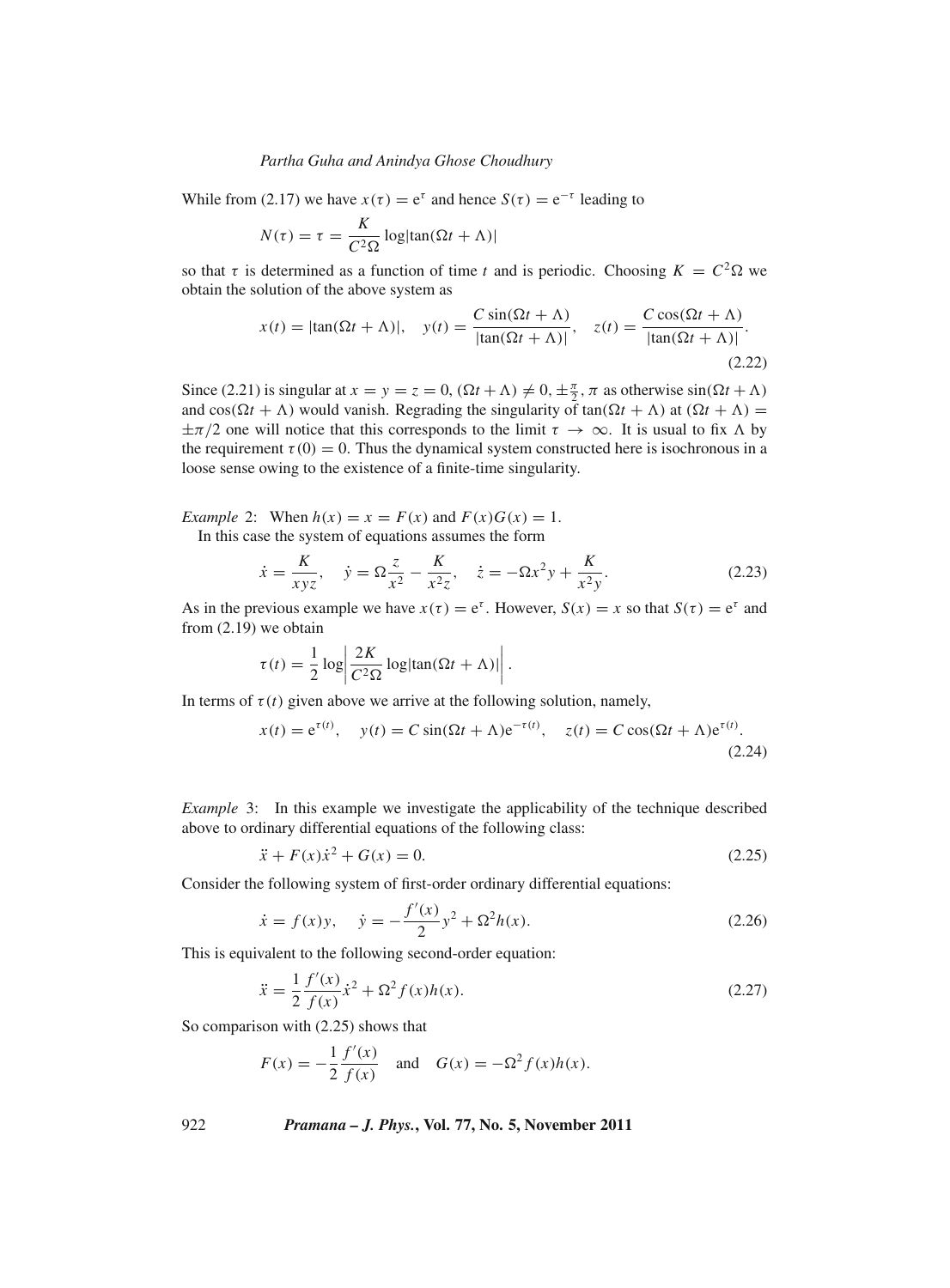*The role of the Jacobi last multiplier and isochronous systems*

Let  $f(x)$  be defined as

$$
f(x) = \frac{\int^{x} -2h(\bar{x})d\bar{x}}{h^{2}(x)},
$$
\n(2.28)

where  $h(x)$  is any integrable real valued function, such that  $f(x) > 0$ .

Define the pair of conjugate variables  $H$  and  $\Theta$  in the spirit of Calogero and Levyraz by

$$
H := \sqrt{f(x)}y, \quad \Theta := \left(\int^{x} -2h(\bar{x})d\bar{x}\right)^{1/2},\tag{2.29}
$$

where *x* and *y* are assumed to be canonical variables, with Poisson brackets  $\{x, y\} = 1$ . It is straightforward to verify that  $\{\Theta, H\} = 1$ , and we define an  $\Omega$  modified Hamiltonian by

$$
\widetilde{H} = \frac{1}{2}(H^2 + \Omega^2 \Theta^2). \tag{2.30}
$$

This leads to the following equations  $\dot{\Theta} = H$  and  $\dot{H} = -\Omega^2 \Theta$  with solutions

$$
H(t) = H(0)\cos(\Omega t) - \Theta(0)\Omega\sin(\Omega t)
$$
\n(2.31)

$$
\Theta(t) = \Theta(0)\cos(\Omega t) + \frac{H(0)}{\Omega}\sin(\Omega t). \tag{2.32}
$$

On the other hand, the evolution equations for *x* and *y* as determined by the Hamiltonian *H* are

$$
\dot{x} = \frac{\partial \widetilde{H}}{\partial y} = f(x)y, \quad \dot{y} = -\frac{\partial \widetilde{H}}{\partial x} = -\frac{f'(x)}{2}y^2 + \Omega^2 h(x), \tag{2.33}
$$

where we have made explicit use of  $(2.30)$  and the definitions of *H* and  $\Theta$  given in (2.29).

Given a suitable function  $h(x)$ , one can in principle solve for *x* from  $\Theta^2 = \int^x -2h(\bar{x})d\bar{x}$ , say  $x(t) = K[\Theta^2(t)]$  and obtain  $y(t) = \frac{H(t)}{[f(K(\Theta^2(t)))]^{1/2}}$  from the first equation in (2.29). But, as  $H(t)$  and  $\Theta(t)$  vary periodically with time period  $T = 2\pi/\Omega$ , it follows that *x* and *y* also evolve with the same period. The system of equations in (2.33) is equivalent to (2.27) by construction.

## **3. Isochronicity and commuting vector fields from a Lagrangian perspective**

We now demonstrate another aspect of isochronicity using JLM in connection with Lagrangian formalism. Of late it has come to light that a system of ODEs of the form

$$
\dot{x} = p_1(x)y \tag{3.1}
$$

$$
\dot{y} = q_0(x) + q_2(x)y^2 \tag{3.2}
$$

may admit isochronous motion for a fairly large class of functions  $p_1$ ,  $q_0$  and  $q_2$  of the polynomial type.

Such a system may be conveniently recast as a single second-order ODE, namely,

$$
\ddot{x} + f(x)\dot{x}^2 + g(x) = 0,\tag{3.3}
$$

*Pramana – J. Phys.***, Vol. 77, No. 5, November 2011** 923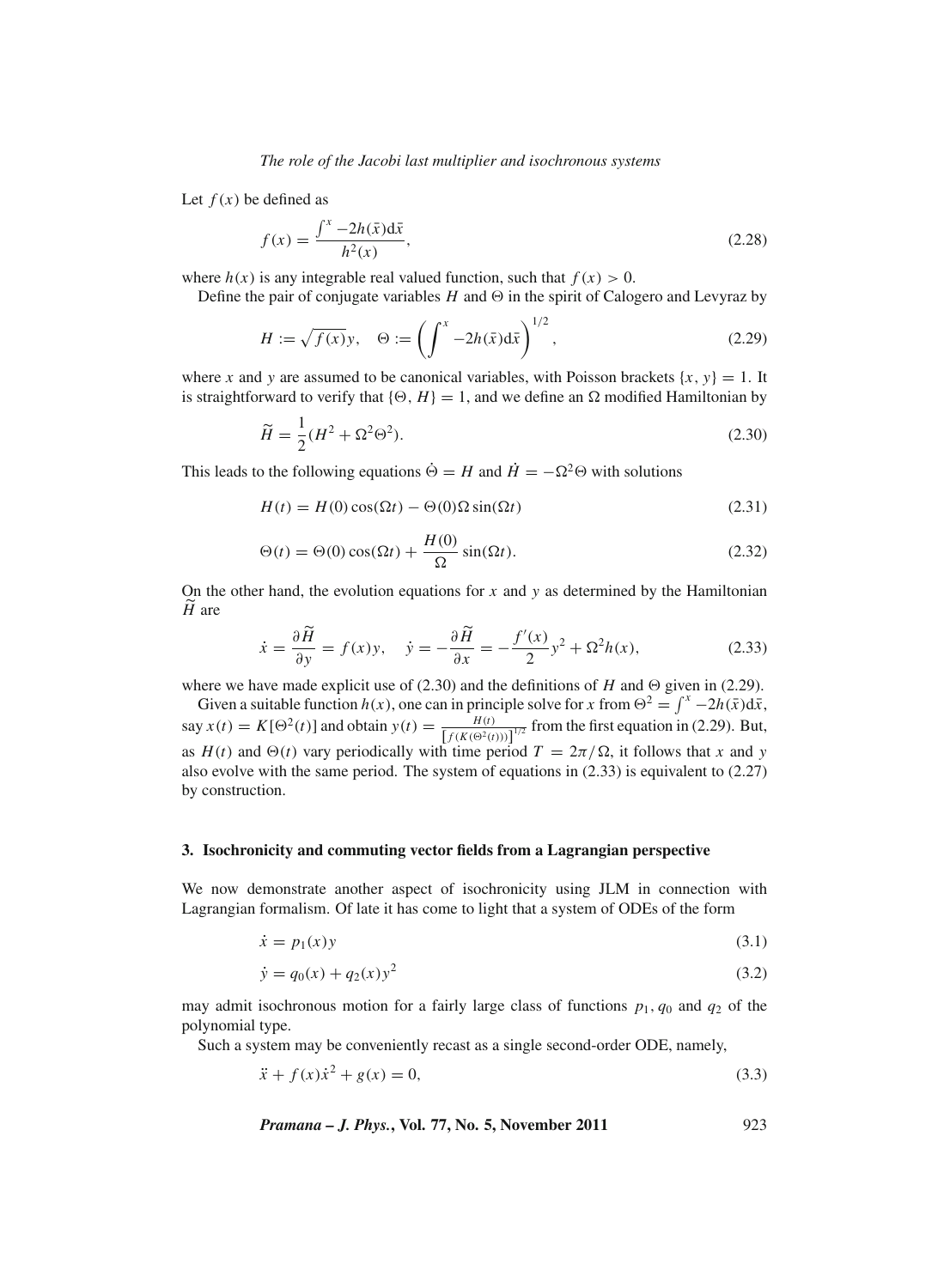where

$$
f(x) = -\frac{p_{1x} + q_2}{p_1}, \quad g(x) = -p_1 q_0.
$$

As shown in [12] (and references therein) this second-order equation admits a Lagrangian description via the existence of a Jacobi last multiplier (JLM) *M*(*x*), of the form

$$
M(x) = e^{2F(x)} \text{ with } F(x) = \int^x f(s) \, \mathrm{d}s,\tag{3.4}
$$

with

$$
L(x, \dot{x}) = \frac{1}{2}M(x)\dot{x}^{2} - V(x),
$$
\n(3.5)

where the potential

$$
V(x) = \int^x M(s)g(s)ds.
$$

The following proposition is well-known (see [13,14]).

**Proposition 3.1.** *The necessary condition for mapping of the potential*  $V(x)$  *to that of the linear harmonic oscillator is*

$$
g'(x) + f(x)g(x) = 1.
$$

*Proof.* Suppose there exists a transformation  $x \to Q$  such that  $V(x) = \frac{1}{2}Q^2$  where  $Q = \int^x e^{F(s)} ds$ . Then

$$
V'(x) = QQ_x \Rightarrow M(x)g(x) = Q\sqrt{M(x)} \Rightarrow \sqrt{M(x)}g(x) = Q.
$$

Differentiation again with respect to *x* yields

$$
g'(x) + \frac{1}{2} \frac{M'}{M} g = 1,
$$

which implies from  $(3.4)$  that

$$
g'(x) + f(x)g(x) = 1.
$$

It is also well known that isochronous motion can also arise from the isotonic potential. The following proposition gives the necessary condition for this.

**Proposition 3.2.** *The necessary condition for mapping of V*(*x*) *to the isotonic potential*  $V(x) = \frac{1}{8}Q^2 + \frac{c^2}{Q^2}$  *is given by the condition* 

$$
f(x) = -\frac{5}{4} \left[ \frac{g''(x) + (f(x)g(x))'}{g'(x) + f(x)g(x) - \frac{1}{4}} \right] + \frac{g'''(x) + (f(x)g(x))''}{g''(x) + (f(x)g(x))'}
$$

*where*

$$
Q = \int^x \sqrt{M(s)} \mathrm{d} s.
$$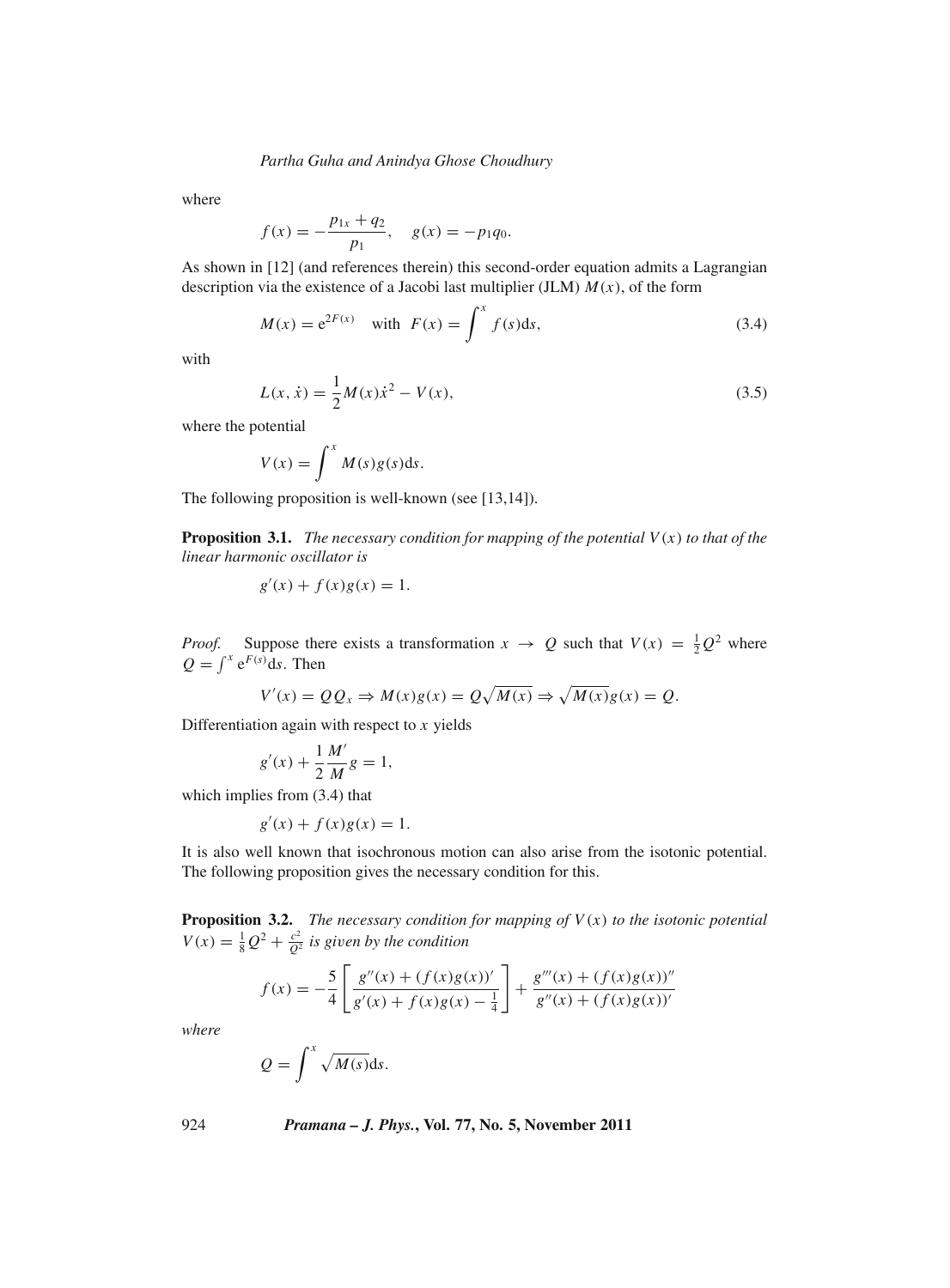*Proof.* The proof is along similar lines as indicated above.

*Example* 4:  $\dot{x} = y(1+x), \dot{y} = \frac{1}{4}(1-(1+x)^4) + y^2$ 

It is easy to verify that the condition stated in Proposition 3.2 is indeed satisfied by this system. The potential  $V(x)$  may be expressed as  $1/8(Q^2 + Q^{-2})$  with  $Q = -(1 + x)^{-1}$ [12].

It is obvious that (3.3) may be recast as the following system:

$$
\dot{x} = z \tag{3.6}
$$

$$
\dot{z} = -f(x)z^2 - g(x). \tag{3.7}
$$

On the other hand a Legendre transformation with  $p := \partial L/\partial \dot{x} = M(x)\dot{x}$  enables us to define the Hamiltonian of the system by

$$
H = \frac{1}{2} \left( \frac{p}{\sqrt{M(x)}} \right)^2 + V(x).
$$
 (3.8)

By defining

$$
P := \frac{p}{\sqrt{M(x)}} \text{ and } Q := \int^x \sqrt{M(s)} \, \mathrm{d}s,\tag{3.9}
$$

we can rewrite the Hamiltonian *H* as

$$
H = \frac{1}{2}P^2 + V(Q),
$$

which leads to the standard Hamilton's equations of motion, namely

$$
\dot{Q} = P, \quad \dot{P} = -V'(Q). \tag{3.10}
$$

Equation (3.10) has the following associated vector field

$$
X = P\frac{\partial}{\partial Q} - Q\frac{\partial}{\partial P}
$$

and it is also well known that this commutes with the vector field *Y* given by

$$
Y = \frac{1}{2} \left( Q \frac{\partial}{\partial Q} + P \frac{\partial}{\partial P} \right).
$$

Consequently, the transversal commuting vector field associated with an isochronous system (3.6), (3.7) can easily be found out by simply transforming the vector field *Y* to the old variables *z* and *x* thereby identifying the corresponding system of ODEs which commutes with the given isochronous system. This procedure, based on the Lagrangian formalism, enables us to systematically determine the transversal commuting system of a large number of isochronous ODEs derived by different methods. In the sequel we illustrate its application by means of the following example from [15].

*Pramana – J. Phys.***, Vol. 77, No. 5, November 2011** 925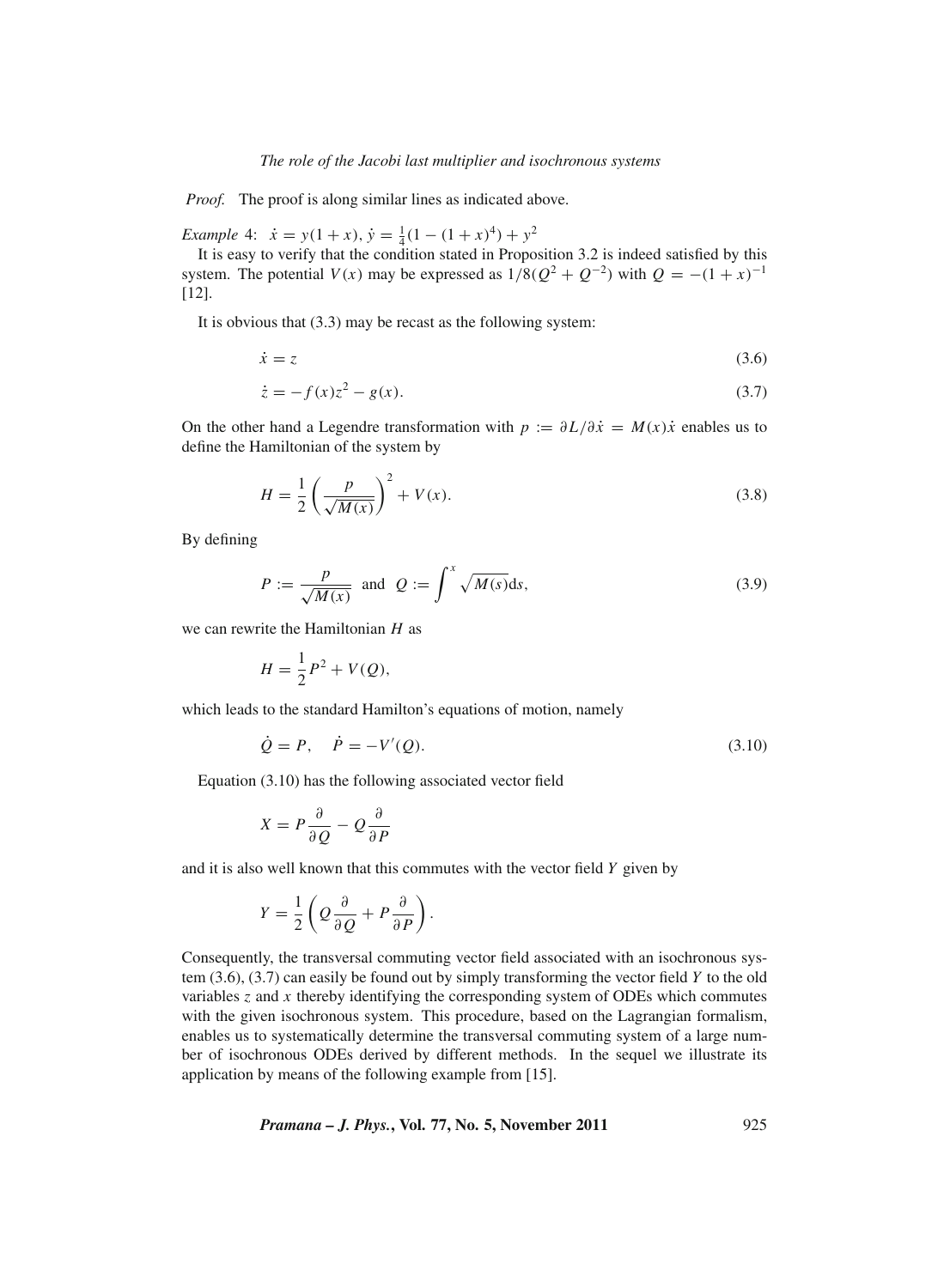*Example* 5:  $\dot{x} = y(-1 + ax^{n-1}), \dot{y} = x + ax^{n-2}y^2$ .

This equation can be written in the form

$$
\dot{x} = z \tag{3.11}
$$

$$
\dot{z} = \frac{na x^{n-2}}{(-1 + a x^{n-1})} z^2 + x(-1 + a x^{n-1}).
$$
\n(3.12)

The JLM associated with this system is given by

$$
M = (-1 + ax^{n-1})^{-2(1 + \frac{1}{n-1})},\tag{3.13}
$$

while

and

$$
Q = \int^x (-1 + as^{n-1})^{n/(n-1)} ds = -\frac{x}{(-1 + ax^{n-1})^{n/(n-1)}}
$$
(3.14)

$$
P = \sqrt{M(x)}z = (-1 + ax^{n-1})^{n/(n-1)}z.
$$
\n(3.15)

Equations (3.14) and (3.15) may be inverted to solve for  $x$  and  $z$  which are given by

$$
x = \frac{Q}{[(-1)^n + aQ^{n-1}]^{1/n-1}}
$$
  

$$
z = \frac{(-1)^{n(n+1)/(n-1)}P}{[(-1)^n + aQ^{n-1}]^{n/n-1}}.
$$
 (3.16)

Since the vector field associated with  $(3.11)$  and  $(3.12)$  under the transformation given in (3.16) is transformed to the standard Hamiltonian vector field *X* as defined previously and whose corresponding commuting partner is given by *Y* above, all one needs to do is to write *Y* in terms of the variables *x* and *z*. A simple calculation yields the following result for the differential system commuting with the system of equations  $(3.11)$  and  $(3.12)$ , viz.

$$
\dot{x} = -\frac{x}{2}(-1 + ax^{n-1})
$$
 and  $\dot{z} = \frac{z}{2}(1 - anx^{n-1}),$ \n(3.17)

or upon reverting back to the original variables *x* and *y* of our example the system

$$
\dot{x} = -\frac{x}{2}(-1 + ax^{n-1}) \text{ and } \dot{y} = \frac{y}{2}(1 - ax^{n-1}).
$$
\n(3.18)

#### **Acknowledgement**

The authors are extremely thankful and grateful to Francesco Calogero for his comments and encouragement. The authors wish to thank Sergej Flach and Basil Grammaticos for their valuable constructive remarks. AGC wishes to acknowledge the support provided by the S.N. Bose National Centre for Basic Sciences, Kolkata in the form of an Associateship.

# **References**

[1] C G J Jacobi, *Sul principio dell'ultimo moltiplicatore, e suo uso come nuo*v*o principio generale di meccanica,* Giornale Arcadico di Scienze, *Lettere ed Arti* **99**, 129 (1844)